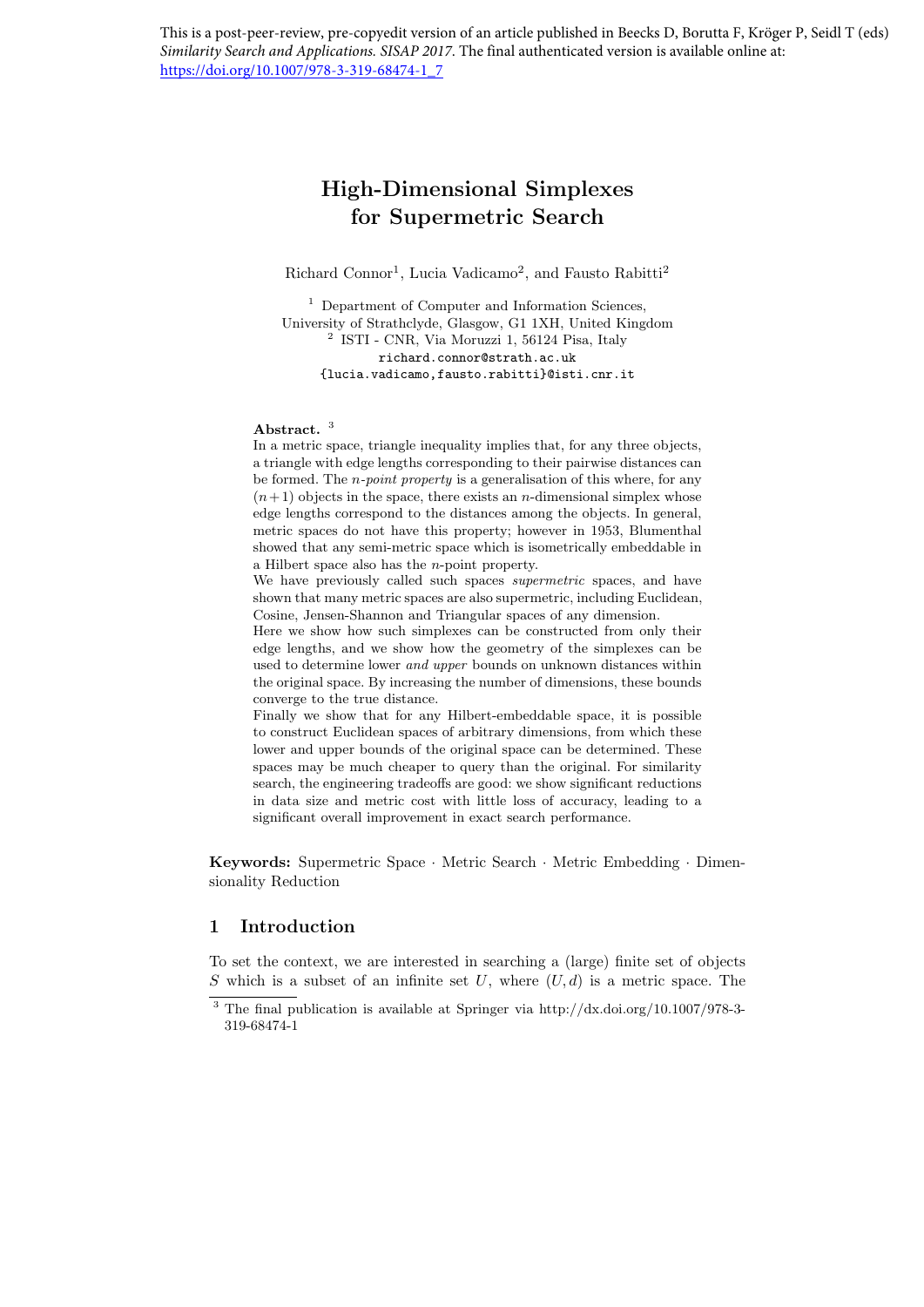general requirement is to efficiently find members of S which are similar to an arbitrary member of  $U$ , where the distance function  $d$  gives the only way by which any two objects may be compared. There are many important practical examples captured by this mathematical framework, see for example [?,?]. Such spaces are typically searched with reference to a query object  $q \in U$ . A threshold search for some threshold t, based on a query  $q \in U$ , has the solution set  $\{s \in$ S such that  $d(q, s) \leq t$ .

This becomes an interesting problem when exhaustive search is intractable, in which case the research problem is to find ways of pre-processing the collection ahead of query time in order to minimise the cost of query. There are three main problems with achieving efficiency. Most obviously, if the search space is very large, scalability is required. Less obviously, when the search space is large, semantic accuracy is important to avoid large numbers of false positive results – in the terminology of information retrieval, precision becomes relatively more important that recall. To achieve higher semantic accuracy will usually require more expensive metrics, and larger data representations.

Here, we present a new technique which can be used to address all three of these issues in supermetric spaces. Using properties of finite isometric embedding, we show a mechanism which allows spaces with certain properties to be translated into a second, smaller, space. For a metric space  $(U, d)$ , we describe a family of functions  $\phi_n$  which can be created by measuring the distances among n objects sampled from the original space, and which can then be used to create a surrogate space:

$$
\phi_n : (U, d) \to (\mathbb{R}^n, \ell_2)
$$

with the property

$$
\ell_2(\phi_n(u_1), \phi_n(u_2)) \le d(u_1, u_2) \le g(\phi_n(u_1), \phi_n(u_2))
$$

for an associated function  $q$ .

The advantages of the proposed technique are that (a) the 
$$
\ell_2
$$
 metric is very much cheaper than some Hilbert-embeddable metrics; (b) the size of elements of  $\mathbb{R}^n$  may be much smaller than elements of  $U$ , and (c) in many cases we can achieve both of these along with an *increase* in the scalability of the resulting search space.

### 2 Related Work

Finite Isometric Embeddings are excellently summarised by Blumenthal [?]. He uses the phrase four-point property to mean a space that is 4-embeddable in 3-dimensional Euclidean space: that is, that for any four objects in the original space it is possible to construct a distance-preserving tetrahedon. Wilson [?] shows various properties of such spaces, and Blumenthal points out that results given by Wilson, when combined with work by Menger [?], generalise to show that some spaces with the four-point property also have the  $n$ -point property: any n points can be isometrically embedded in an  $(n-1)$ -dimensional Euclidean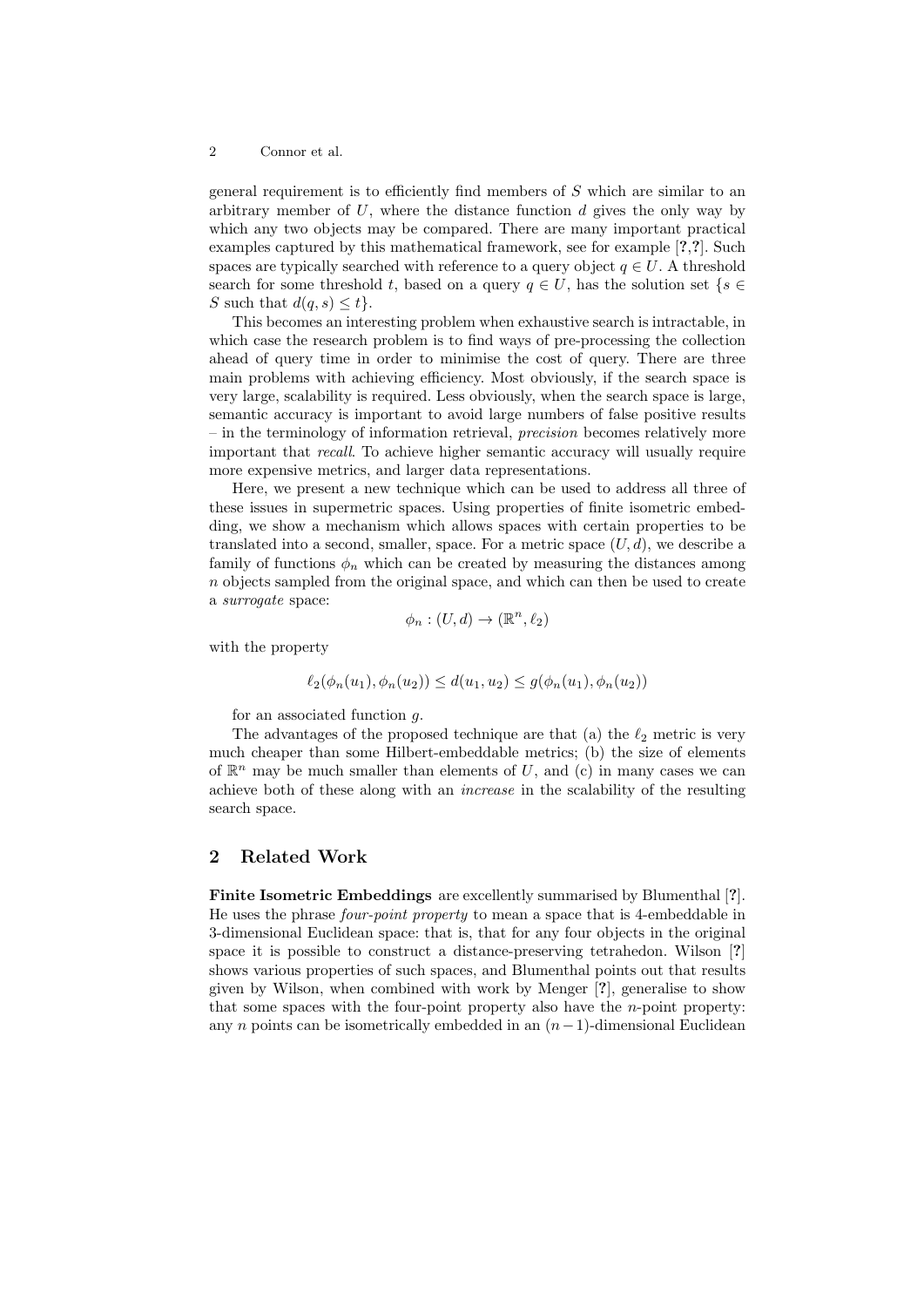space  $(\ell_2^{n-1})$ . In a later work, Blumenthal [?] shows that any space which is isometrically embeddable in a Hilbert space has the n-point property. This single result applies to many metrics, including Euclidean, Cosine, Jensen-Shannon and Triangular [?], and is sufficient for our purposes here.

Dimensionality Reduction aims to produce low-dimensional encodings of high-dimensional data, preserving the local structure of some input data. See [?,?] for comprehensive surveys on this topic.

The Principal Component Analysis (PCA) [?] is the most popular of the techniques for unsupervised dimensionality reduction. The idea is to find a linear transformation of *n*-dimensional to k-dimensional vectors  $(k \leq n)$  that best preserves the variance of the input data. Specifically, PCA projects the data along the direction of its first  $k$  principal components, which are the eigenvectors of the covariance matrix of the (centered) input data.

According to the Johnson-Lindenstrauss Flattening Lemma (JL) (see e.g. [?, pag.  $358$ ), a projection can also be used to embed a finite set of n euclidean vectors into a k-dimensional euclidean space space  $(k < n)$  with a "small" distortion. Specifically the Lemma asserts that for any n-points of  $\ell_2$  and every  $0 < \epsilon < 1$  there is a mapping into  $\ell_2^k$  that preserves all the interpoint distances within factor  $1 + \epsilon$ , where  $k = O(\epsilon^{-2} \log n)$ . The low dimensional embedding given by the Johnson Lindenstrauss lemma is particularly simple to implement.

General metric spaces do not allow either PCA or JL as these require access to a coordinate space. Mao et al. [?] pointed out that multidimesional-methods can be indirectly applied to metric space by using the pivot space model. In that case each metric object is represented by its distance to a finite set of pivots.

In the general metric space context, perhaps the best known technique is metric Multidimensional Scaling (MDS) [?]. MDS aims to preserve inter-point distances using spectral analysis. However, when the number  $m$  of data points is large the classical MDS is too expensive in practice due to a requirement for  $O(m^2)$  distance computations and spectral decomposition of a  $m \times m$  matrix.

The Landmark MDS (LMDS) [?] is a fast approximation of MDS. LMDS uses a set of k landmark points to compute  $k \times m$  distances of the data points from the pivots. It applies classical MSD to these points and uses a distance-based triangulation procedure to project the remaining data points.

LAESA [?] is a more tractable mechanism which has been used for metric filtering, rather than approximate search.  $n$  reference objects are somehow selected. For each element of the data, the distances to these points are recorded in a table. At query time, the distances between the query and each reference point are calculated. The table can then be scanned row at a time, and each distance compared; if, for any reference object  $p_i$  and data object  $s_j$  the absolute difference  $|d(q, p_i) - d(s_j, p_i)| > t$ , then from triangle inequality it is impossible for  $s_j$ to be within distance  $t$  of the query, and the distance calculation can be avoided.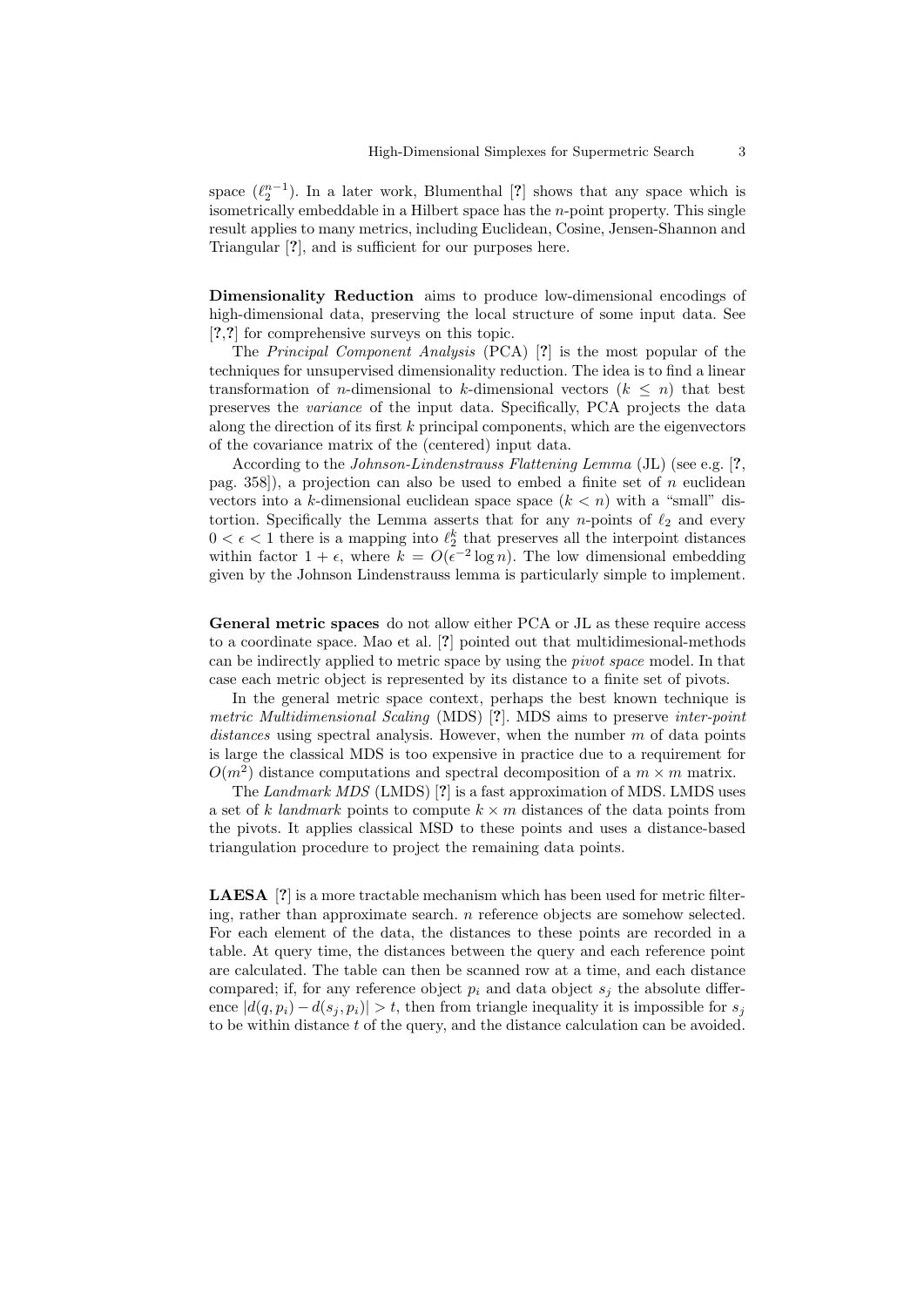

Fig. 1: Tetrahedral embedding of four points into 3D Euclidean space.

LAESA can be used as an efficient pre-filter for exact search when memory size is limited, and we make an experimental comparison with the new lower-bound mechanism we describe in this paper.

# 3 Upper and Lower Bounds from Simplexes

For any  $(n+1)$  objects  $u_i$  in a supermetric space  $(U, d)$ , there exists a simplex in  $\ell_2^n$  where each vertex  $v_i$  corresponds to one object  $u_i$  and whose edge lengths correspond to distances in the original space, i.e.  $\ell_2(v_i, v_j) = d(u_i, u_j)$ .

We show now how this property can be used to give bounds on distances between two elements of U whose distance cannot be directly measured. This is useful in many different search paradigms where the bounds are required between an arbitrary elements  $s_i \in S \subset U$  which has been pre-processed before a search, and an element  $q \in U$  which is not known when the pre-processing occurs.

Our strategy is to choose a set of n reference points  $P \subset U$ , from which an isometric  $(n-1)$ -dimensional simplex  $\sigma$  is created. Now, given a further point  $u \in U$ , and all the distances  $d(p_i, u)$ , an n-dimensional simplex  $\sigma_u$  can be created by the addition of a single vertex to  $\sigma$ .

For simplicity, Figure 1 shows an  $\ell_2^3$  space into which four objects have been projected. Here we have only two reference points,  $p_1$  and  $p_2$ . For each element a the notation  $v_a$  is used to denote a corresponding point in the  $\ell_2^3$  space. The distance  $d(s, q)$  is not known; however the 4-point property means that the corresponding distance  $\ell_2(v_s, v_q)$  must be able to form the final edge of a tetrahedron. From this Figure, the intuition of the upper and lower bounds on  $d(s, q)$  is clear, through rotation of the triangle  $v_{p_1}v_{p_2}v_q$  around the line  $v_{p_1}v_{p_2}$  until it is coincident with the plane in which  $v_{p_1}v_{p_2}v_s$  lies. The two possible orientations give the upper and lower bounds, corresponding to the distances between  $v<sub>s</sub>$  and the two apexes  $ap_{q-}$  and  $ap_{q+}$  of the two possible planar tetrahedra.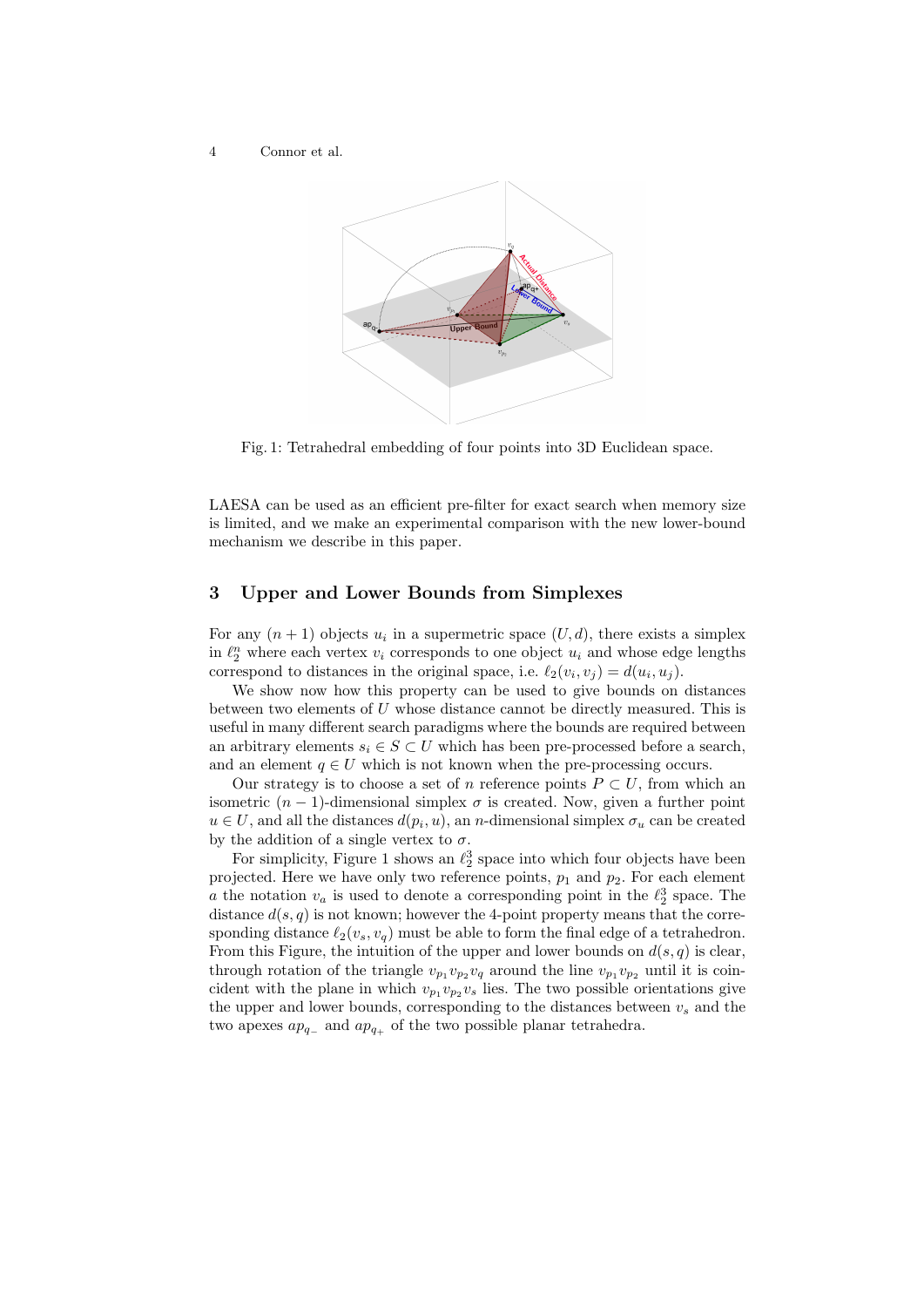The same intuition generalises into many dimensions. The inter-object distances within a set  $\{p_i\}$  of n reference objects are used to form a base simplex  $\sigma_0$ , with vertices  $v_{p_1}, \ldots, v_{p_n}$ , in  $(n-1)$  dimensions. This corresponds to the line segment  $v_{p_1}v_{p_2}$  in the figure, which gives a two-vertex simplex in  $\ell_2^1$ . The simplex  $\sigma_0$  is contained within a hyperplane of the  $\ell_2^n$  space, and the distances from object s to each  $p_i$  are used to calculate a new simplex  $\sigma_s$ , in  $\ell_2^n$ , consisting of a new apex point  $v_s$  set above the base simplex  $\sigma_0$ . There are two possible positions in  $\ell_2^n$  for  $v_s$ , one on either side of the hyperplane containing  $\sigma_0$ ; we denote these as  $v_s^+$ , and  $v_s^-$  respectively. Now, given the distances between object q and all  $p_i$ , there also exist two possible simplexes for  $\sigma_q$ , with two possible positions for  $v_q$ denoted by  $v_q^+$  and  $v_q^-$ .

The process of rotating a triangle around its base generalises to that of rotating the apex point of any simplex around the hyperplane containing its base simplex. Furthermore, the  $n$ -point property guarantees the existence of a simplex  $\sigma_1$  in  $\ell_2^{n+1}$  which preserves the distance  $d(s,q)$  as  $\ell_2(v_s,v_q)$ . From these observations we immediately have the following inequalities:

 $\ell_2^n(v_s^+, v_q^+) \leq d(s, q) \leq \ell_2^n(v_s^+, v_q^-)$ 

Proofs of the correctness of these inequalities are available in [?].

# 4 Constructing Simplexes from Edge Lengths

In this section, we show a novel algorithm for determining Cartesian coordinates for the vertices of a simplex, given only the distances between points. The algorithm is inductive, at each stage allowing the apex of an  $n$ -dimensional simplex to be determined given the coordinates of an  $(n - 1)$ -dimensional simplex, and the distances from the new apex to each vertex in the existing simplex. This is important because, given a fixed base simplex over which many new apexes are to be constructed, the time required to compute each one is  $\mathcal{O}(n)$  for n dimensions, whereas construction of the whole simplex is  $\mathcal{O}(n^2)$ 

A simplex is a generalisation of a triangle or a tetrahedron in arbitrary dimensions. In one dimension, the simplex is a line segment; in two it is the convex hull of a triangle, while in three it is the convex hull of a tetrahedron. In general, the n-simplex of vertices  $p_1, \ldots, p_{n+1}$  equals the union of all the line segments joining  $p_{n+1}$  to points of the  $(n-1)$ -simplex of vertices  $p_1, \ldots, p_n$ .

The structure of a simplex in *n*-dimensional space is given as an  $n + 1$  by n matrix representing the cartesian coordinates of each vertex. For example, the following matrix represents four coordinates which are the vertices of a tetrahedron in 3D space:

| 0                   | 0                             |  |
|---------------------|-------------------------------|--|
| $\upsilon_{2,1}$    |                               |  |
| $v_{3,1}$ $v_{3,2}$ |                               |  |
|                     | $v_{4,1}$ $v_{4,2}$ $v_{4,3}$ |  |

For all such matrices  $\Sigma$ , the invariant that  $v_{i,j} = 0$  whenever  $j \geq i$  can be maintained without loss of generality; for any simplex, this can be achieved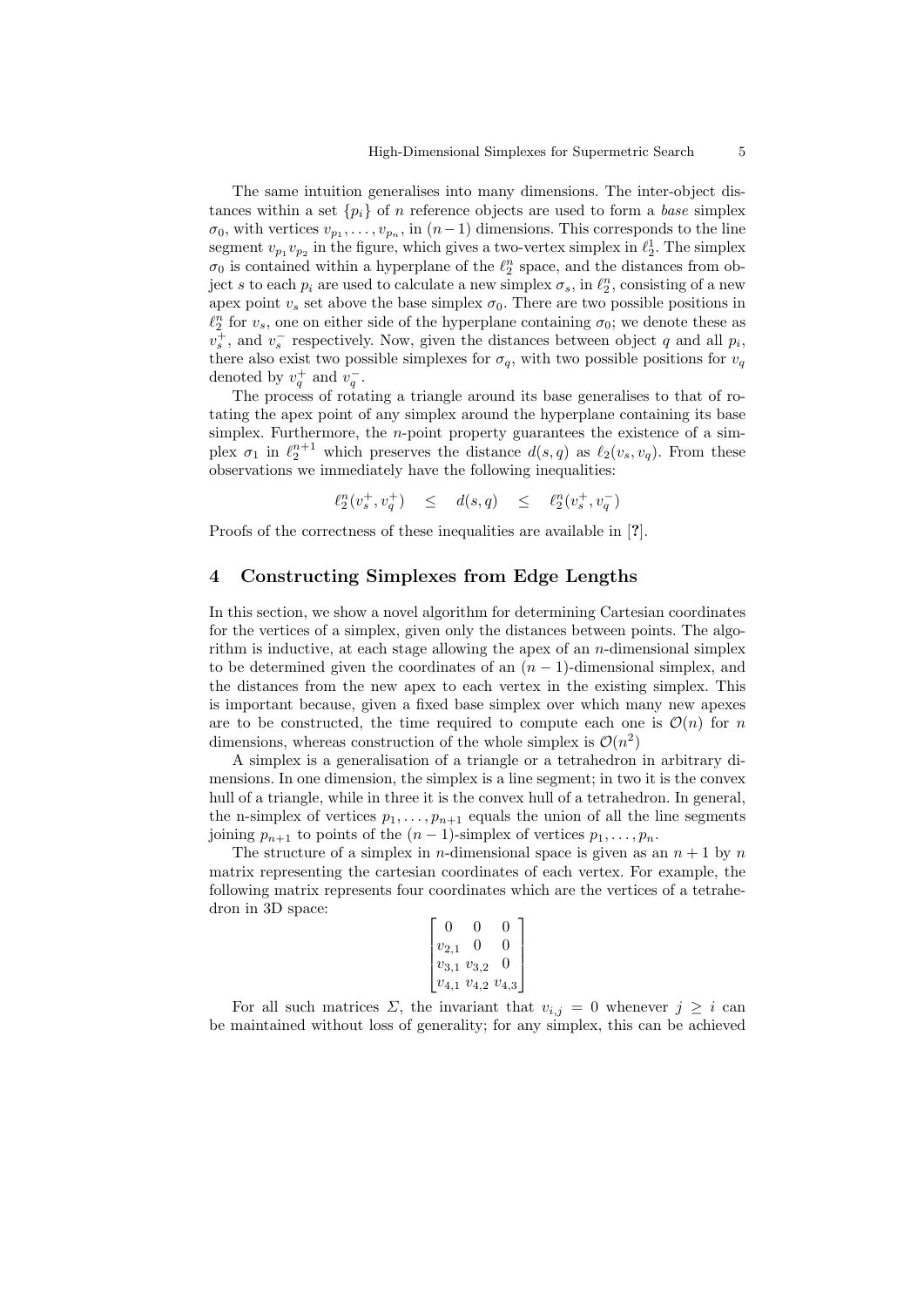Algorithm 1: nSimplexBuild

**Input:**  $n + 1$  points  $p_1, ..., p_{n+1} \in (U, d)$ **Output:** *n*-dimensional simplex in  $\ell_2^n$  represented by the matrix  $\Sigma \in \mathbb{R}^{(n+1)\times n}$ 1  $\Sigma = 0 \in \mathbb{R}^{(n+1)\times n}$ ; 2 if  $n = 1$  then 3  $\big| \delta = d(p_1, p_2);$  $4\mid\Sigma=$  $\lceil 0$ δ 1 ; 5 | return  $\Sigma$ ; 6 end 7  $\Sigma_{Base} = \text{nSimplexBuild}(p_1, \ldots, p_n);$ 8 Distances =  $0 \in \mathbb{R}^n$ ; 9 for  $1 \leq i \leq n$  set  $Distance[i] = d(p_i, p_{n+1});$ 10  $newApex = A pexAddition(\Sigma_{Base}, Distances);$ 11 for  $1 \leq i \leq n$  and  $1 \leq j \leq i-1$  set  $\Sigma[i][j]$  to  $\Sigma_{Base}[i][j];$ 12 for  $1 \leq j \leq n$  set  $\Sigma[n+1][j]$  to  $newApex[j];$ 13 return  $\Sigma$ ;

by rotation and translation within the Euclidean space while maintaining the distances among all the vertices. Furthermore, if we restrict  $v_{i,j} \geq 0$  whenever  $j = i - 1$  then in each row this component represents the *altitude* of the i<sup>th</sup> point with respect to a base face represented by the matrix cut down from  $\Sigma$  by selecting elements above and to the left of that entry.

#### 4.1 Simplex Construction

This section gives an inductive algorithm (Algorithm 1) to construct a simplex in *n* dimensions based only on the distances measured among  $n + 1$  points.

For the base case of a one-dimensional simplex (i.e. two points with a single distance  $\delta$ ) the construction is simply  $\Sigma = \begin{bmatrix} 0 \\ s \end{bmatrix}$  $\delta$  $\lbrack$ . For an *n*-dimensional simplex, where  $n > 1$ , an  $(n - 1)$ -dimensional simplex is first constructed using the distances among the first  $n$  points. This simplex is used as a simplex base to which a new apex, the  $(n + 1)$ <sup>th</sup> point, is added by the *ApexAddition* algorithm (Algorithm 2).

For an arbitrary set of objects  $s_i \in S$ , the apex  $\phi_n(s_i)$  can be pre-calculated. When a query is performed, only  $n$  distances in the metric space require to be calculated to discover the new apex  $\phi_n(q)$  in  $\ell_2^n$ .

In essence, the *ApexAddition* algorithm is derived from exactly the same intuition as the lower-bound property explained earlier, at each stage lifting the final dimension out of the same hyperplane into a new dimension to capture the measured distances. Proofs of correctness for both the construction and the lower-bound property are available in [?].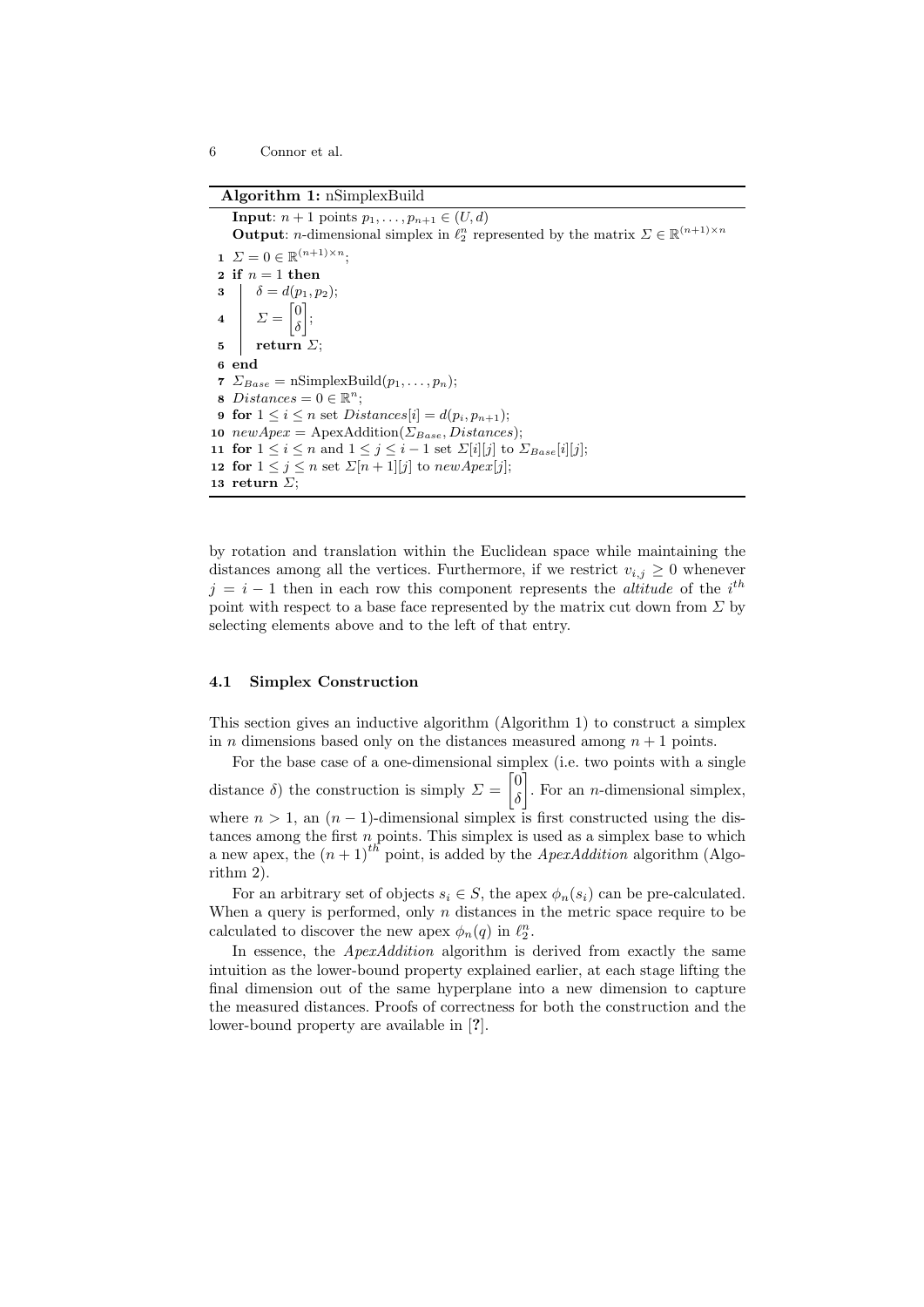# Algorithm 2: ApexAddition

**Input:** A  $(n - 1)$ -dimensional base simplex and the distances between a new (unknown) apex point and the vertices of the base simplex:

$$
\Sigma_{\text{Base}} = \begin{bmatrix} 0 & & & \\ v_{2,1} & 0 & 0 & \\ v_{3,1} & v_{3,2} & \ddots & \\ \vdots & \ddots & \vdots & 0 \\ v_{n,1} & \cdots & v_{n,n-1} \end{bmatrix} \in \mathbb{R}^{n \times n-1}
$$

 $Distances = \begin{bmatrix} \delta_1 & \cdots & \delta_n \end{bmatrix} \in \mathbb{R}^n$ 

Output: The cartesian coordinates of the new apex point

1  $Output = [\delta_1 \ 0 \ \cdots \ 0] \in \mathbb{R}^n;$ 2 for  $i = 2$  to n do **3**  $\begin{array}{c} \n\cdot & l = \ell_2(\Sigma_{Base}[i], Output); \\
\delta = Distance[i];\n\end{array}$  $\delta = Distances[i];$ 5  $x = \sum_{Base}[i][i-1];$ 6 |  $y = Output[i-1];$ 7  $\big|$  *Output* $[i-1] = y - (\delta^2 - l^2)/2x;$ 8 |  $Output[i] = +\sqrt{y^2 - (Output[i-1])^2};$ 9 end 10 return Output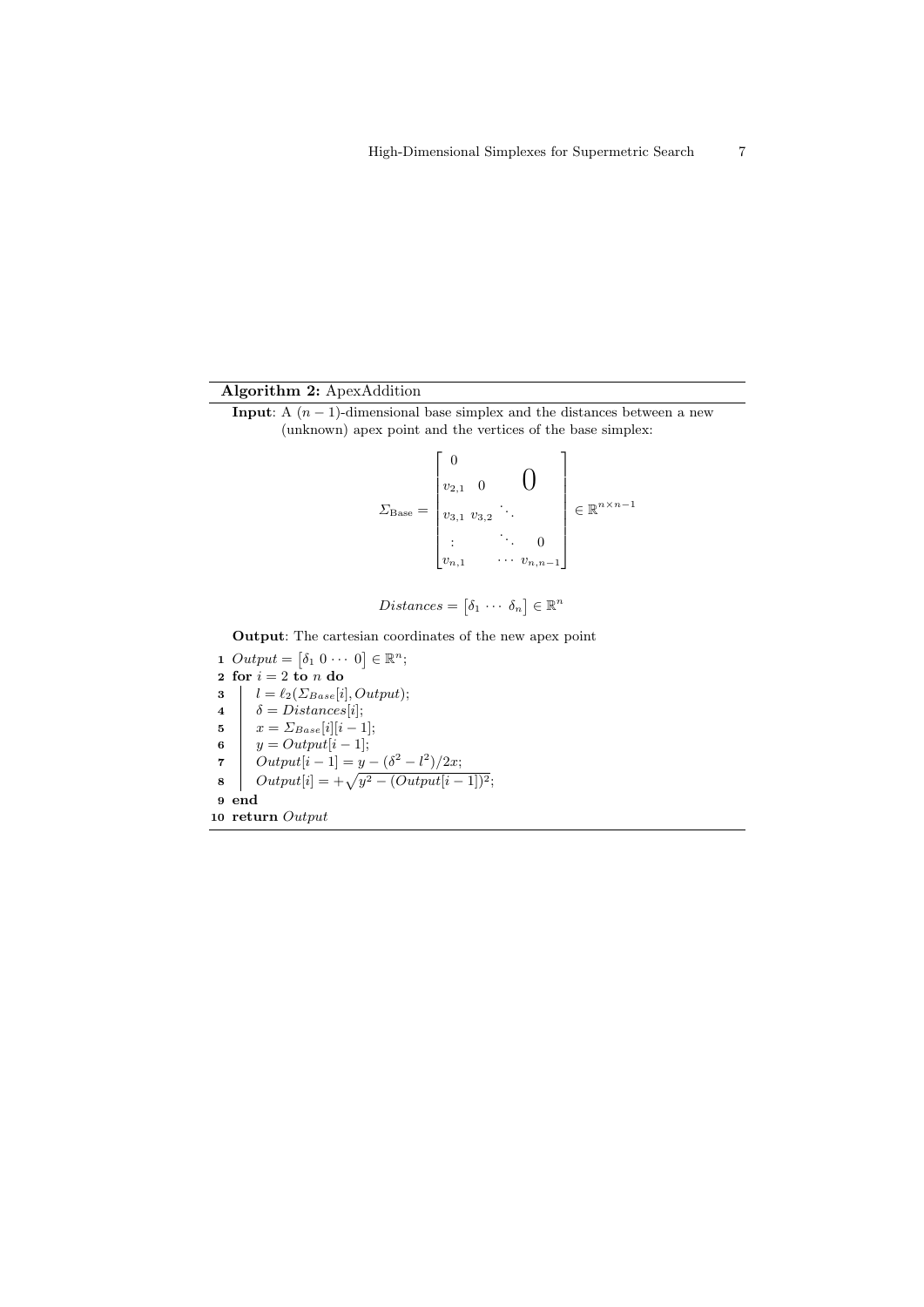#### 4.2 Bounds

Because of the method we use to build simplexes, the final coordinate always represents the altitude of the apex above the hyperplane containing the base simplex. Given this, two apexes exist, according to whether a positive or negative real number is inserted at the final step of the algorithm.

As a direct result of this observation, and those given in Section 3, we have the following bounds for any two objects  $s_1$  and  $s_2$  in the original space:

Let

$$
\begin{array}{rcl}\n\phi_n(s_1) & = & (x_1, x_2, \dots, x_{n-1}, x_n) \\
\phi_n(s_2) & = & (y_1, y_2, \dots, y_{n-1}, y_n)\n\end{array}
$$

then

$$
\sqrt{\sum_{i=1}^{n} (x_i - y_i)^2} \leq d(s_1, s_2) \leq \sqrt{\sum_{i=1}^{n-1} (x_i - y_i)^2 + (x_n + y_n)^2}
$$

From the structure of these calculations, it is apparent that they are likely to converge rapidly around the true distance as the number of dimensions used becomes higher, as we will show in Section 5. It can also be seen that the cost of calculating both of these values together, especially in higher dimensions, is essentially the same as a simple  $\ell_2$  calculation.

Finally, we note that the lower-bound function is a proper metric, but the upper-bound function is not even a semi-metric: even although it is a Euclidean distance in the apex space, one of the domain points is constructed by reflection across a hyperplane and thus the distance between a pair of identical points is in general non-zero.

### 5 Measuring Distortion

We define distortion for an approximation  $(U', d')$  of a space  $(U, d)$  mapped by a function  $f: U \to U'$  as as the smallest D such that, for some scaling factor r

 $r \cdot d'(f(u_i), f(u_j)) \leq d(u_i, u_j) \leq D \cdot r \cdot d'(f(u_i), f(u_j))$ 

We have measured this for a number of different spaces, and present results over the SISAP colors benchmark set which are typical and easily reproducible. Summary results are shown in Figure 2.

In each case, the X-axis represents the number of dimensions used for the representation, with the distortion plotted against this. For Euclidean distance, there are two entries for  $n$ -simplex: one for randomly-selected reference points, and the other where the choice of reference points is guided by the use of PCA. In the latter case we select the first  $n$  principal components (eigenvectors of the covariance matrix) as pivots.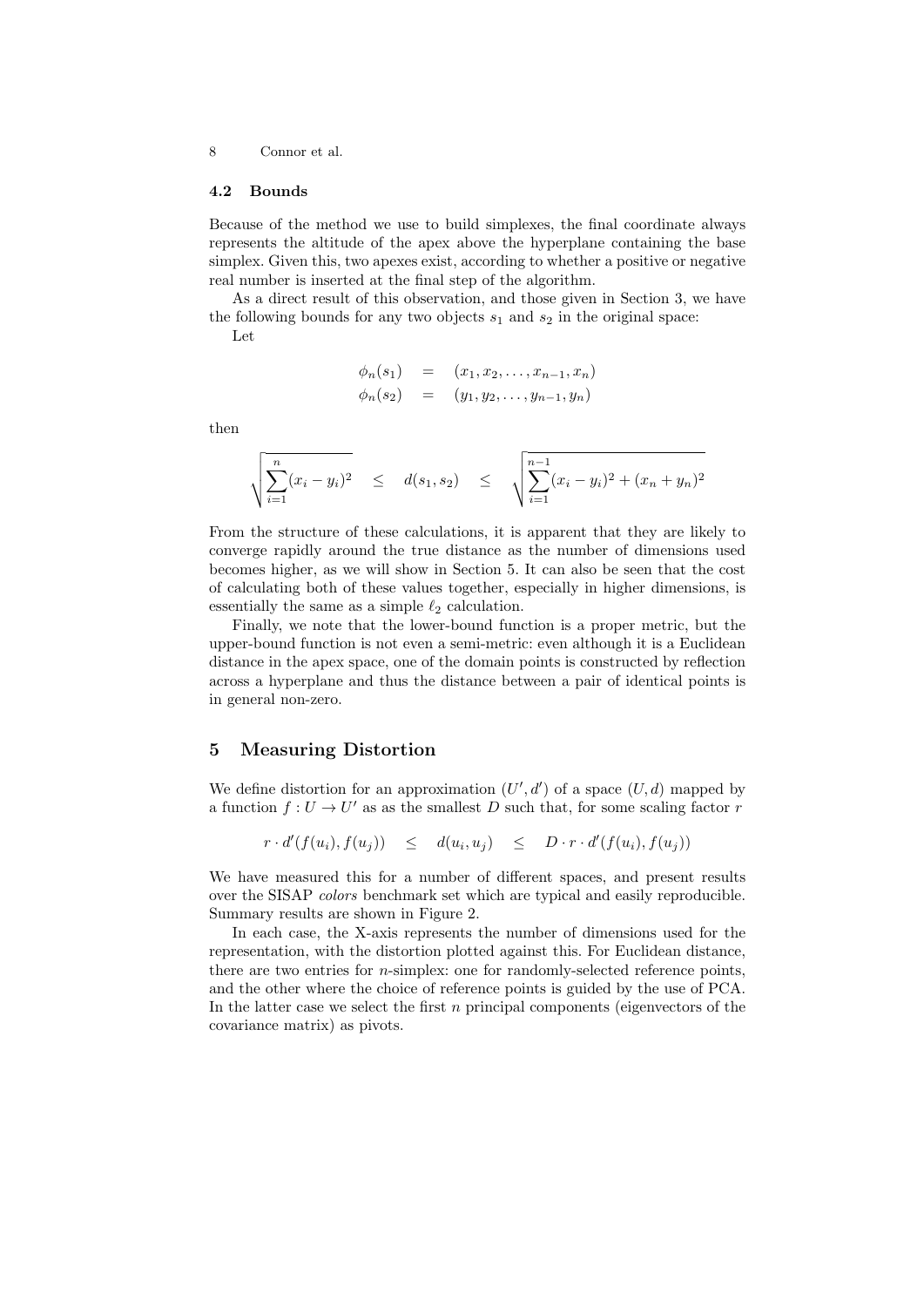

Fig. 2: Distortion measurements for various dimensionality reduction strategies for the colors data set. The left figure gives measurements for Euclidean distance, the right for Jensen-Shannon distance where only LMDS and  $n$ -simplex are applicable. The colors data set has 112 physical dimensions.

It can be seen that n-simplex outperforms all other strategies except for PCA, which is not applicable to non-Euclidean spaces. LMDS is the only other mechanism applicable to general metric spaces<sup>4</sup>; this is a little more expensive than n-simplex to evaluate, and performs relatively badly. The comparison with JL is a slightly unfair, as the JL lemma applies only for very high dimensions in an evenly distributed space; we have also tested such spaces, and JL is still out-performed by n-simplex, especially at lower dimensions.

The distortion we show here is only for the lower-bound function of  $n$ -simplex. We have measured the upper-bound function also, which gives similar results. Unlike the lower-bound, the upper-bound is not a proper metric; however for non-metric approximate search it should be noted that the mean of the lowerand upper-bound functions give around half the distortion plotted here.

The implications of these results for exact search should be noted. For Euclidean search, the distortion has dropped to almost zero at between 20 and 30 dimensions, implying the possibility of accurate search using data which is less than one-quarter of the original size. For Jensen-Shannon, more dimensions will be required, but the cost of the  $\ell_2$  metric required to search the compressed space is around one-hundredth the cost of the original metric. In the next section we present experimental results consistent with these observations.

# 6 Exact Search: Indexing with n-Simplex

The simplex-building mechanism, along with the observations of upper and lower bounds, might be used in many different metric search contexts. Here, we examine only one of these to demonstrate the potential.

To this end we examine the use of  $n$ -simplex in the context of exact search, using the lower and upper-bound properties. Any such mechanism can be viewed

<sup>&</sup>lt;sup>4</sup> In [?] the authors note it works better for some metrics than for others; in our understanding, it will work well only for spaces with the n-point property.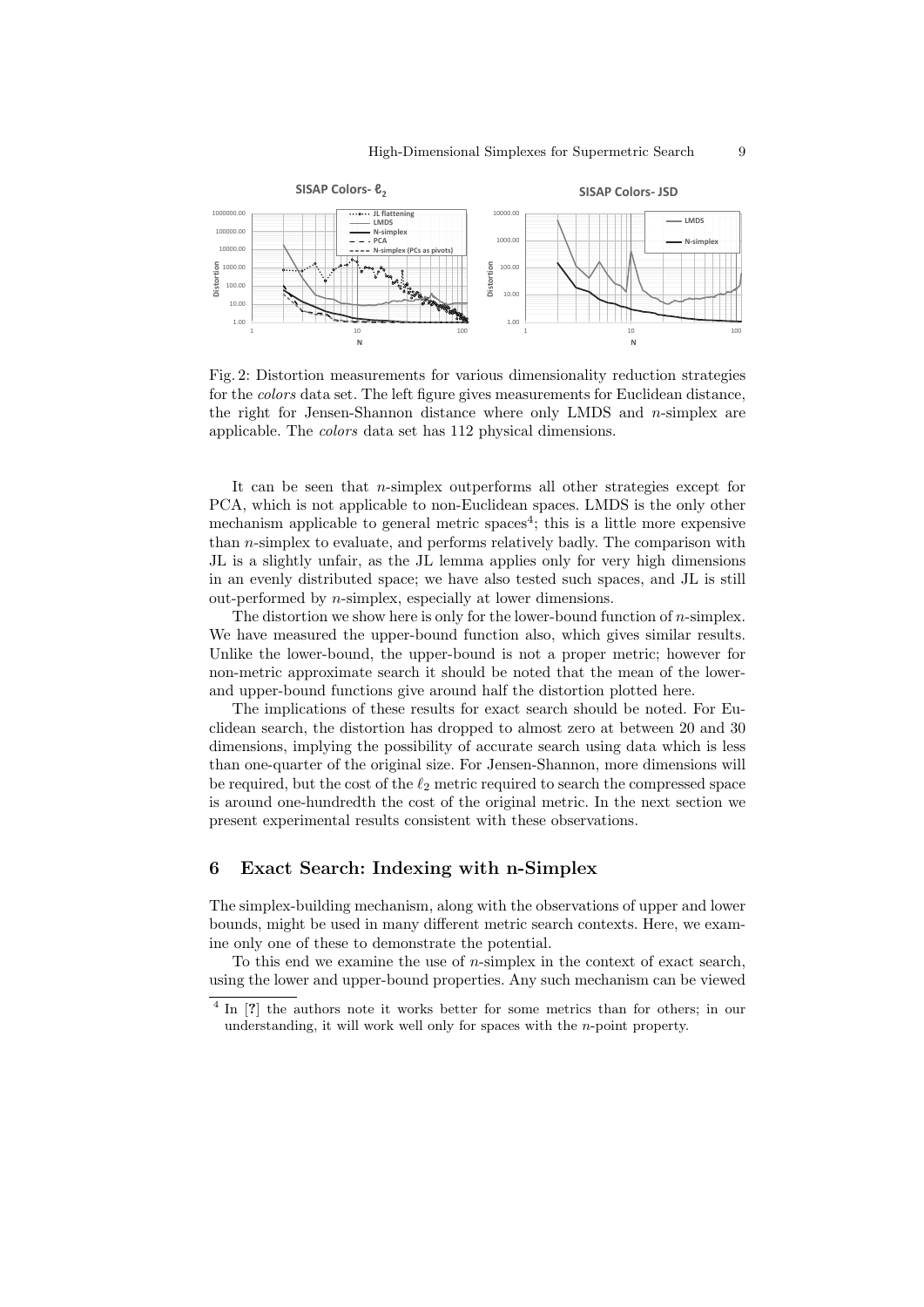as similar to LAESA [?], in that there exists an underlying data structure which is a table of numbers,  $n$  per original object, with the intention of using this table to exclude candidates which cannot be within a given search threshold.

In both cases, *n* reference objects are chosen from the space. For LAESA, each row of the table is filled, for one element of the data, with the distances from the candidate to each reference object. For  $n$ -simplex, each row is filled for one element of the data with the Cartesian coordinates of the new apex formed in n dimensions by applying these distances to an  $(n - 1)$ -dimensional simplex formed from the reference objects.

The table having been established, a query notionally proceeds by measuring the distances from the query object to each reference point object. In the case of LAESA, the metric for comparison is Chebyshev: that is, if any pairwise difference is greater than the query threshold, the object from which that row was derived cannot be a solution to the query. For  $n$ -simplex, the metric used is  $\ell_2$ : that is, if the apex represented in a row is further than the query threshold from the apex generated from the query, again the object from which that apex was derived cannot be a solution to the query.

In both cases, there are two ways of approaching the table search. It can be performed sequentially over the whole table, in which case either metric can be terminated within a row if the threshold is exceeded, without continuing to the end of the row. Alternatively the table can itself be re-indexed using a metric index. Although this compromises the amount of space available for the table itself, it may avoid many of the individual row comparisons.

In the context of re-indexing we also note that, in the case of  $n$ -simplex, the Euclidean metric used over the table rows itself has the four-point property, and so the Hilbert Exclusion property as described in [?] may be used.

In all cases the result is a filtered set of candidate objects which is guaranteed to contain the correct solution set. In general, this set must be re-checked against the original metric, in the original space. For  $n$ -simplex however the upper-bound condition is checked first; if this is less than the query threshold, then the object is guaranteed to be an element of the result set with no further check required.

### 6.1 Experiment - SISAP colors

Any such mechanism will perform differently over data sets with different characteristics and we cannot yet provide a full survey. To give useful comparisons with other studies in the literature, we apply the techniques to the SISAP colors [?] data set, using three different supermetrics: Euclidean, Cosine, and Jensen-Shannon<sup>5</sup>. We chose this data set because (a) it has only positive values and is therefore indexable by all of the metrics, and (b) it shows an interesting nonuniformity, in that its intrinsic dimensionality [?] for all metrics is much less than its physical dimensionality (112). It should thus give an interesting "real world" context to assess the relative value of the different mechanisms. Although it is a relatively small set, further experiments performed on much larger sets with

 $5$  For precise definitions of the non-Euclidean metrics used, see [?].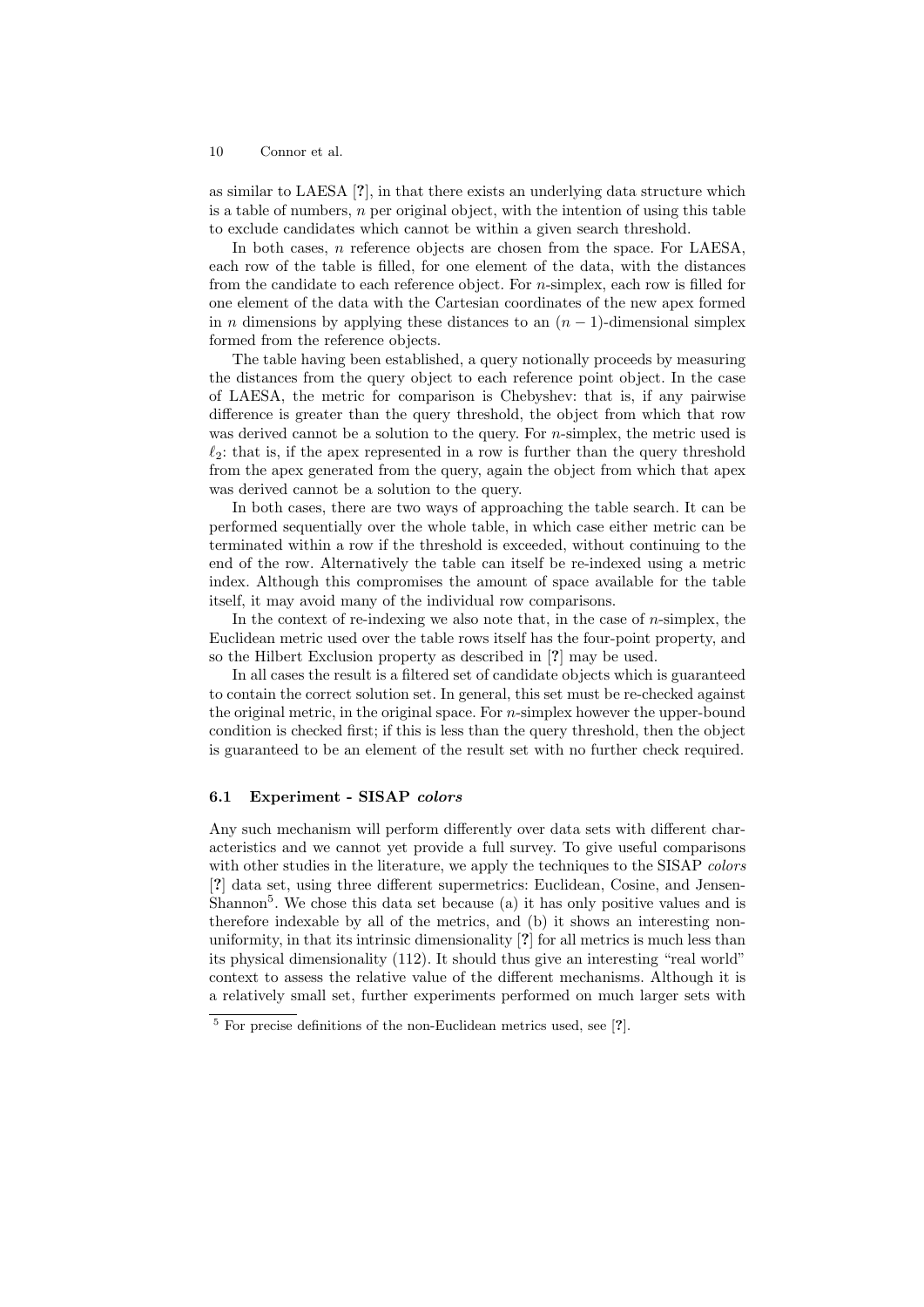| <u>unico die metopemeent of the four do ferenched penno die not docu</u>                                                                                                                                                                                                  |                                                                                                                                     |  |                    |  |  |                                                     |  |  |                                              |  |  |                                                                                               |  |  |  |
|---------------------------------------------------------------------------------------------------------------------------------------------------------------------------------------------------------------------------------------------------------------------------|-------------------------------------------------------------------------------------------------------------------------------------|--|--------------------|--|--|-----------------------------------------------------|--|--|----------------------------------------------|--|--|-----------------------------------------------------------------------------------------------|--|--|--|
|                                                                                                                                                                                                                                                                           |                                                                                                                                     |  | $t_0 = 0.051768$   |  |  | $t_1 = 0.082514$ $t_2 = 0.131163$                   |  |  |                                              |  |  |                                                                                               |  |  |  |
| $\text{Dims} \Vert L_{seq} \vert L_{req} \vert N_{req} \vert N_{req} \vert N_{req} \vert T_{req} \vert L_{seq} \vert L_{req} \vert N_{req} \vert N_{req} \vert T_{req} \vert L_{seq} \vert L_{req} \vert N_{req} \vert N_{req} \vert N_{req} \vert T_{req} \vert T_{req}$ |                                                                                                                                     |  |                    |  |  |                                                     |  |  |                                              |  |  |                                                                                               |  |  |  |
| - 5                                                                                                                                                                                                                                                                       |                                                                                                                                     |  |                    |  |  |                                                     |  |  |                                              |  |  | $\ 18.6\ 28.0\ 13.8\ 5.8\ 5.5\ 33.4\ 80.9\ 22.4\ 29.0\ 18.1\ 56.2\ 201.6\ 34.9\ 70.4\ 54.4\ $ |  |  |  |
| 10                                                                                                                                                                                                                                                                        | $\left\vert \left\vert 17.7\right\vert \left\vert 22.1\right\vert \left\vert 15.0\right\vert \left\vert 3.3\right\vert \right\vert$ |  |                    |  |  | $\vert 30.3\vert 67.9\vert 20.3\vert 14.7\vert$     |  |  |                                              |  |  | $\vert 58.1 \vert 220.3 \vert 25.5 \vert 50.6 \vert$                                          |  |  |  |
| 15                                                                                                                                                                                                                                                                        | $\parallel$ 16.3   15.2   14.6   3.0                                                                                                |  |                    |  |  | $\left[26.7\right]59.7\right]20.2\left[12.1\right]$ |  |  |                                              |  |  | $\ 45.8\ 159.5\ 24.4\ 44.7\ $                                                                 |  |  |  |
| 20                                                                                                                                                                                                                                                                        | 19.0 16.3 18.9 3.3                                                                                                                  |  |                    |  |  | $\vert 28.2 \vert 56.6 \vert 19.4 \vert 11.5 \vert$ |  |  |                                              |  |  | $\left  46.8 \right  189.3 \left  27.8 \right  48.3$                                          |  |  |  |
| 25                                                                                                                                                                                                                                                                        | 22.5  16.9  20.4  3.4                                                                                                               |  |                    |  |  | 27.4 56.8 22.3 13.4                                 |  |  |                                              |  |  | $\ 45.5\ 167.5\ 26.2\ 40.1$                                                                   |  |  |  |
| 30                                                                                                                                                                                                                                                                        | 20.9 16.8 20.4  3.5                                                                                                                 |  |                    |  |  |                                                     |  |  | $\left[28.6\right]57.3\left[24.5\right]13.6$ |  |  | $\ 45.9\ 181.2\ 28.5\ 45.1$                                                                   |  |  |  |
| 35                                                                                                                                                                                                                                                                        | 22.0  16.4  21.3  3.9                                                                                                               |  |                    |  |  |                                                     |  |  | 28.7 65.0 22.5 13.9                          |  |  | 43.9  163.0  31.2  44.9                                                                       |  |  |  |
| 40                                                                                                                                                                                                                                                                        |                                                                                                                                     |  | 23.1 17.3 22.1 4.0 |  |  |                                                     |  |  | 28.8 55.9  22.8  14.3                        |  |  | $\vert 49.4 \vert 180.5 \vert 34.2 \vert 46.1$                                                |  |  |  |
| 45                                                                                                                                                                                                                                                                        | 22.5    18.7    22.2    4.4                                                                                                         |  |                    |  |  |                                                     |  |  | 32.0 61.5 27.7 15.0                          |  |  | $\vert 48.5\vert 169.8\vert 37.1\vert 44.9$                                                   |  |  |  |
| 50                                                                                                                                                                                                                                                                        | 21.3 17.1 18.9 4.5                                                                                                                  |  |                    |  |  |                                                     |  |  | 32.0 59.0 24.0 15.5                          |  |  | 55.2  207.6  34.5  45.3                                                                       |  |  |  |

Table 1: Elapsed Times - SISAP colors, Euclidean distance. All times are in seconds, for executing  $11268$  queries over  $101414$  data. The  $Tree$ times are independent of the row as reference points are not used.

different properties give quite consistent results, which we do not have space to report here.

For Euclidean distance, we used the three benchmark thresholds; for the other metrics, we chose thresholds that return around 0.01% of the data. In all cases the first 10% of the file is used to query the remaining 90%. Pivots are randomly-selected both for LAESA and *n*-simplex approach.

For each metric, we tested different mechanisms with different allocations of space: 5 to 50 numbers per data element, thus the space used per object is between 4.5% and 45% of the original. All results reported are for exact search, that is the initial filtering is followed by re-testing within the original space where required. Five different mechanism were tested, as follows:

- sequential LAESA  $(L_{seq})$  each row of the table is scanned sequentially, each element of each row is tested against the query and that row is abandoned if the absolute difference is greater than the threshold.
- reindexed LAESA  $(L_{rei})$  the data in the table is indexed using a monotone hyperplane tree, searched using the Chebyshev metric.
- sequential *n*-simplex  $(N_{seq})$  each row of the table is scanned sequentially, for each element of each row the square of the absolute difference is added to an accumulator, the row is abandoned if the accumulator exceeds the square of the threshold, and the upper-bound is applied if the end of the row is reached before re-checking in the original space.
- reindexed *n*-simplex  $(N_{rei})$  the data in the table is indexed using a monotone hyperplane tree using the Hilbert Exclusion property, and searched using the Euclidean metric; the upper-bound is applied for all results, before rechecking in the original space.
- normal indexing  $(Tree)$  the space is indexed using a monotone hyperplane tree with the Hilbert Exclusion property, without the use of reference points.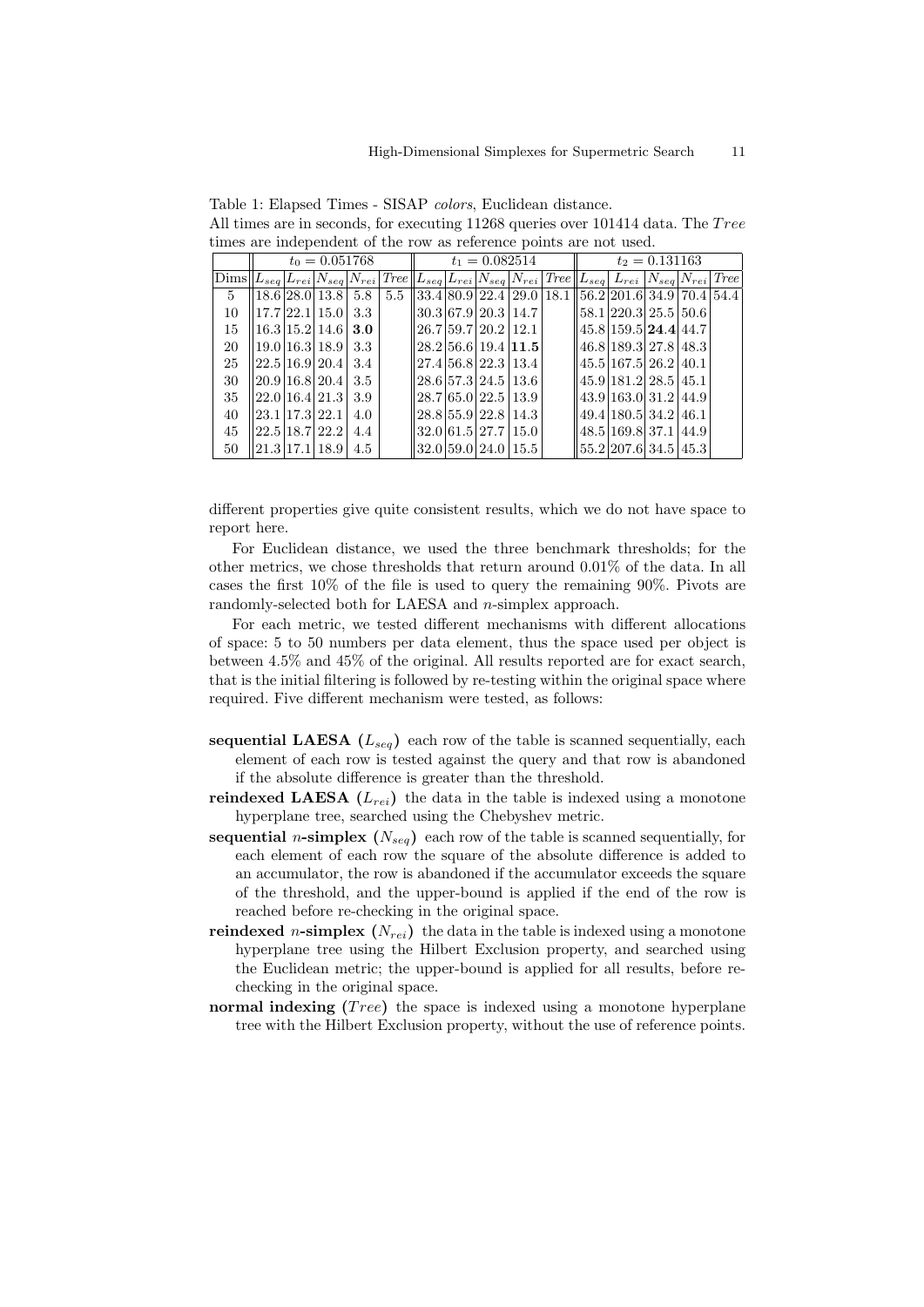Table 2: Elapsed Times - SISAP colors with Cosine and Jensen-Shannon distances, and a 30-dimensional generated Euclidean space.

All times are in seconds. The generated Euclidean space is evenly distributed in  $[0, 1]^{30}$ , and gives the elapsed time for executing 1,000 queries against 9,000 data, with a threshold calculated to return one result per million data  $(t=0.7269)$ 

|    | SISAP colors     |            |                                 |     |     |                            |                                                |  |  | 30-dim $\ell_2^{30}$                                                                                                                                                                                                                                                                                                                                            |    |     |                  |     |         |     |
|----|------------------|------------|---------------------------------|-----|-----|----------------------------|------------------------------------------------|--|--|-----------------------------------------------------------------------------------------------------------------------------------------------------------------------------------------------------------------------------------------------------------------------------------------------------------------------------------------------------------------|----|-----|------------------|-----|---------|-----|
|    |                  |            | Cosine $(t=0.042)$              |     |     | Jensen-Shannon $(t=0.135)$ |                                                |  |  |                                                                                                                                                                                                                                                                                                                                                                 |    |     |                  |     |         |     |
|    |                  |            |                                 |     |     |                            |                                                |  |  | $\lvert \text{Dims} \rvert \lvert L_{seq} \rvert \lvert L_{req} \rvert \lvert N_{seq} \rvert \lvert N_{req} \rvert \lvert Tree \rvert \lvert L_{seq} \rvert \lvert L_{req} \rvert \lvert N_{req} \rvert \lvert N_{req} \rvert \lvert N_{seq} \rvert \lvert N_{seq} \rvert \lvert N_{seq} \rvert \lvert N_{req} \rvert \lvert N_{req} \rvert \lvert Tree \rvert$ |    |     |                  |     |         |     |
| 5  | 10.3             |            | $4.5$   8.8                     | 1.0 | 3.1 |                            |                                                |  |  | 248.4 335.5 61.9 65.5 124.8                                                                                                                                                                                                                                                                                                                                     | 3  | 0.5 | 2.5              | 0.5 | $1.6\,$ | 1.4 |
| 10 | 9.8 <sup>1</sup> |            | $3.4 \mid 10.4 \mid$            | 0.8 |     |                            | 155.3 233.2 29.0 29.3                          |  |  |                                                                                                                                                                                                                                                                                                                                                                 | 6  | 0.5 | 2.3              | 0.5 | 1.8     |     |
| 15 |                  |            | $12.7$   $2.4$   $11.7$         | 0.7 |     |                            | 103.5 163.2 22.3 17.2                          |  |  |                                                                                                                                                                                                                                                                                                                                                                 | 9  | 0.5 | 2.4              | 0.4 | 1.3     |     |
| 20 |                  |            | $16.5$   $2.8$   $16.7$   $0.7$ |     |     |                            | $95.7 \,   162.8 \,   23.8 \,   \mathbf{14.7}$ |  |  |                                                                                                                                                                                                                                                                                                                                                                 | 12 | 0.5 | 2.6              | 0.3 | 1.2     |     |
| 25 |                  |            | 17.9 2.8 17.7                   | 0.8 |     |                            | 87.2 155.6 25.9 16.1                           |  |  |                                                                                                                                                                                                                                                                                                                                                                 | 15 | 0.5 | 2.8              | 0.3 | 1.0     |     |
| 30 |                  |            | 18.1   2.6   17.4               | 0.9 |     |                            | 67.7 130.4 27.0 16.5                           |  |  |                                                                                                                                                                                                                                                                                                                                                                 | 18 | 0.6 | 3.4              | 0.3 | 1.0     |     |
| 35 | 17.7             | 3.1        | 17.1                            | 1.1 |     |                            | 69.6 136.3 27.9 17.2                           |  |  |                                                                                                                                                                                                                                                                                                                                                                 | 21 | 0.6 | 3.3 <sub>1</sub> | 0.2 | 1.1     |     |
| 40 | 18.1             | 3.0        | 18.1                            | 1.0 |     |                            | 62.4 131.2 27.8 17.1                           |  |  |                                                                                                                                                                                                                                                                                                                                                                 | 24 | 0.7 | 2.9              | 0.2 | 1.1     |     |
| 45 |                  |            | 17.4   2.7   18.2               | 1.1 |     | 61.1                       | 133.4 29.7 18.4                                |  |  |                                                                                                                                                                                                                                                                                                                                                                 | 27 | 0.7 | 3.5              | 0.3 | 1.2     |     |
| 50 |                  | 17.6   3.5 | $\pm 17.3$                      | 1.4 |     |                            | 58.3 130.4 30.6 18.6                           |  |  |                                                                                                                                                                                                                                                                                                                                                                 | 30 | 0.7 | 3.5              | 0.3 | 1.4     |     |

The monotone hyperplane tree is used as, in previous work, this has been found to be the best-performing simple indexing mechanism for use with Hilbert Exclusion.

Measurements different figures are measured for each mechanism: the elapsed time, the number of original-space distance calculations performed and, in the case of the re-indexing mechanisms, the number of re-indexed space calculations. All code is available online for independent testing<sup>6</sup>.

The tests were run on a 2.8 GHz Intel Core i7, running on an otherwise bare machine without network interference. The code is written in Java, and all data sets used fit easily into the Java heap without paging or garbage collection occurring.

**Results** As can be seen in Table 1,  $N_{rei}$  consistently and significantly outperforms the normal index structure at between 15 and 25 dimensions, depending on the query threshold. It is also interesting to see that, as the query threshold increases, and therefore scalability decreases,  $N_{seq}$  takes over as the most efficient mechanism, again with a "sweet spot" at 15 dimensions.

Table 2 shows the same experiment performed with Cosine and Jensen-Shannon distances. In these cases, the extra relative cost saving from the more expensive metrics is very clear, with relative speedups of 4.5 and 8.5 times respectively. In the Jensen-Shannon tests, the relatively very high cost of the metric evaluation to some extent masks the difference between  $N_{seq}$  and  $N_{rei}$ , but we note that the latter maintains scalability while the former does not. Finally, in the essentially intractable Euclidean space, with a relatively much smaller search threshold,  $N_{seq}$  takes over as the fastest mechanism.

 $^6$ https://richardconnor@bitbucket.org/richardconnor/metric-space-framework.git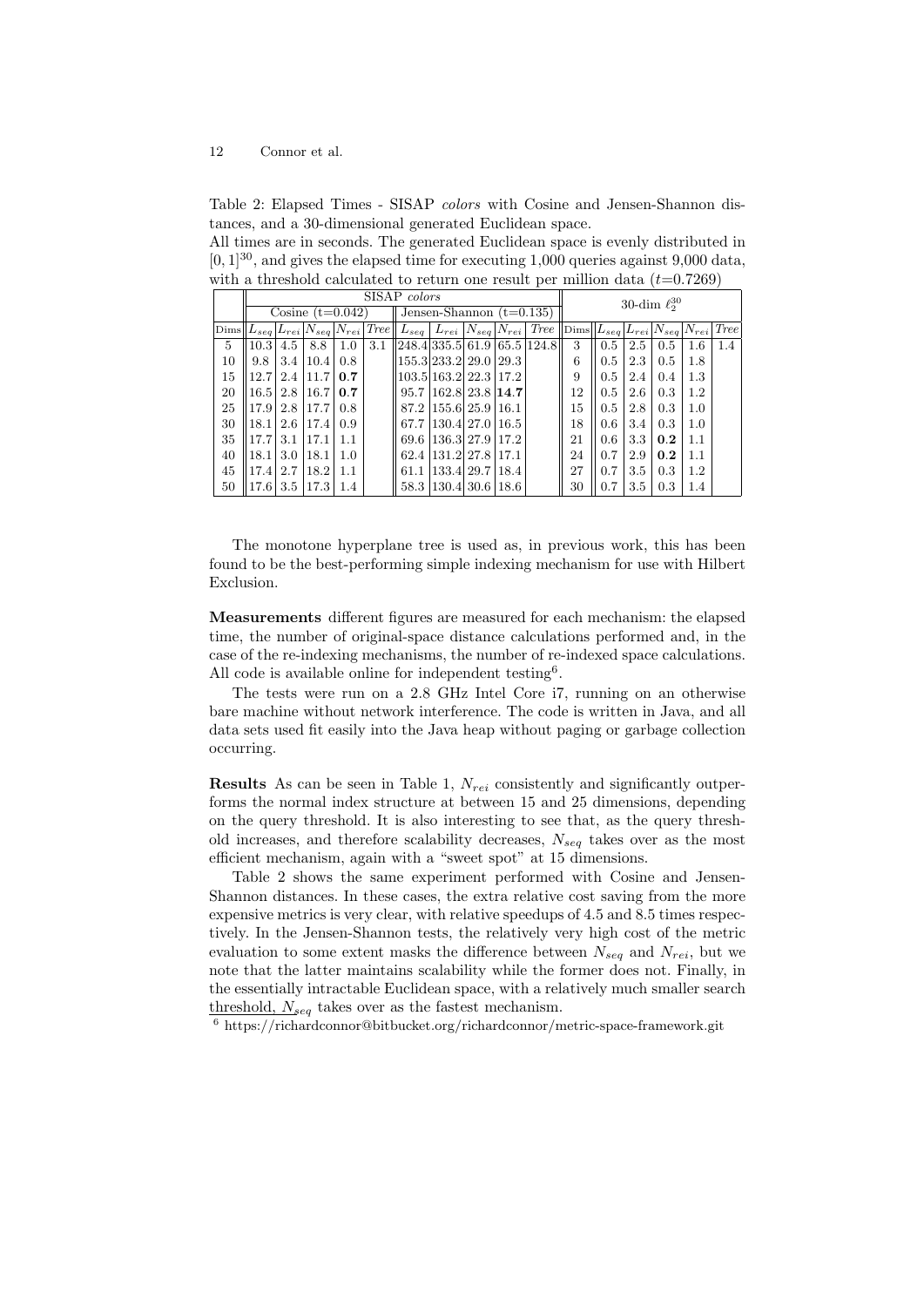|      |   |                                                        | Euclidean $(t=0.051768)$    |         |                            | Jensen-Shannon $(t=0.135)$ |   |           |                             |      |  |
|------|---|--------------------------------------------------------|-----------------------------|---------|----------------------------|----------------------------|---|-----------|-----------------------------|------|--|
|      |   | Original Space  Re-indexed  Original Space  Re-indexed |                             |         |                            |                            |   |           |                             |      |  |
| Dims | L | $N_{\rm}$                                              |                             |         | Tree $ L_{rei} $ $N_{rei}$ | L                          | N |           | $ Tree   L_{rei}   N_{rei}$ |      |  |
| 5.   |   |                                                        | 2.75 0.38 1.48 5.28         |         | 1.76                       |                            |   |           | 12.77 2.29 5.97 18.40 6.91  |      |  |
| 10   |   |                                                        | 1.33 0.05 1.48              | 4.40    | 1.23                       | 7.81                       |   |           | $ 0.58 $ 5.97   19.66       | 6.32 |  |
| 15   |   |                                                        | 0.57 0.04 1.48              | 3.24    | 1.13                       |                            |   |           | 4.62 0.16 5.97 15.46        | 4.99 |  |
| 20   |   |                                                        | $0.51 0.03 $ 1.48 $ 3.42 $  |         | 1.15                       |                            |   |           | 3.89 0.11 5.97 15.85        | 4.80 |  |
| 25   |   |                                                        | $0.43 0.04 $ 1.48 $  3.15 $ |         | 1.18                       |                            |   |           | 3.65 0.09 5.97 14.88        | 4.87 |  |
| 30   |   |                                                        | 0.37 0.04 1.48              | 13.02   | 1.21                       |                            |   |           | 2.53 0.08 5.97 13.83        | 4.70 |  |
| 35   |   |                                                        | 0.34 0.04 1.48              | 2.85    | 1.31                       |                            |   |           | 2.59 0.08 5.97 13.56        | 4.86 |  |
| 40   |   | 0.33 0.04                                              | 1.48                        | 2.95    | 1.29                       | 2.14                       |   |           | [0.0815.97113.48]           | 4.64 |  |
| 45   |   |                                                        | 0.31 0.05 1.48              | ll2.82l | 1.32                       | 1.95                       |   |           | $ 0.08 $ 5.97 $ 13.74 $     | 4.89 |  |
| 50   |   |                                                        | 0.27 0.05 1.48              | 2.57    | 1.33                       | 1.83                       |   | 0.08 5.97 | 12.63                       | 4.87 |  |

Table 3: Distance Calculations Performed in Original and Re-indexed Space (figures given are thousands of calculations per query)

Scalability Table 3 shows the actual number of distance measurements made, for Euclidean and Jensen-Shannon searches of the colors data. The number of calls required in both the original and re-indexed spaces are given. Note that original-space calls are the same for both table-checked and re-indexed mechanisms; the number of original-space calls include those to the reference points, from which the accuracy of the  $n$ -simplex mechanism even in small dimensions can be appreciated. By 50 dimensions almost perfect accuracy is achieved for Euclidean search 50 original-space calculations are made, but in fact even at 10 dimensions almost every apex value can be deterministically determined as either a member or otherwise of the solution set based on its upper and lower bounds. At 20 dimensions, only 10 elements of the 101414-element data set have bounds which straddle the query threshold. This indeed reflects the results presented in Figure 2 where it is shown that for  $n \geq 20$  the n-simplex lower bound is practically equivalent to the Euclidean distance to search colors data.

Equally interesting is the number of re-indexed distance measurements. This requires further investigation: for *n*-simplex, these are generally less than for the original space. This seems to hold for all data other than perfectly evenlydistributed (generated sets), for which the scalability is the same. The implication is that the re-indexed metric has better scalability properties than the original, although we would have expected indexing over the lower-bound function to be less, rather than more, scalable.

# 7 Conclusions and Further Work

Based on observations made over half a century ago, we have observed that a class of useful metric spaces have the n-point property. We have discovered a practical application for this previously abstract knowledge, by showing that irregular simplexes of any dimension can be constructed from only their edge